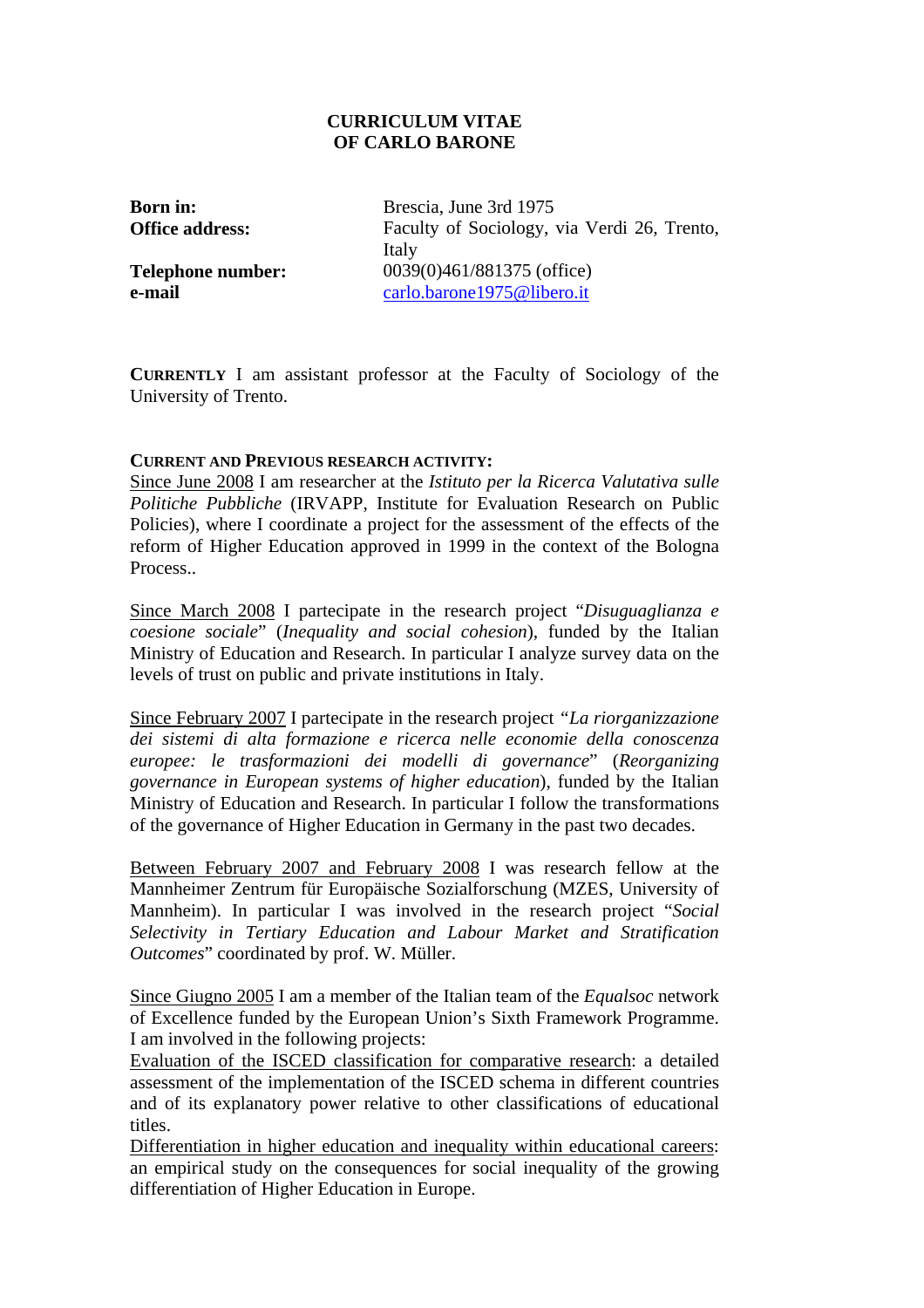[Evaluating institutional variations of educational systems](http://www.equalsoc.org/email/compose): this project considers the consequences of different institutional arrangements of educational systems for educational inequality and returns to education.

[Social mobility and educational attainment during the 20th century](http://www.equalsoc.org/email/compose) in Europe: a comparative, long-term trend analysis of social mobility in European societies.

Mechanisms for the effects of education: an assessment of competing theoretical explanations for labour market returns to education.

I am coordinator (with A. Schizzerotto) of the project: [Occupational mobility](http://www.equalsoc.org/email/compose)  [and social inequality in life course perspective](http://www.equalsoc.org/email/compose): a comparative project on career mobility in five European nations, with a specific focus on the role of education and of social origins for intergenerational reproduction.

Between 2006 and 2007 I was involved in the "ESeC" (*European Socioeconomic Classification*) project, which was devoted to the construction and validation of a new socio-economic classification of occupations to be adopted in the European Union.

Between 2003 and 2006 I held a research grant at the Department of Sociology and Social Research of the University of Milano Bicocca, with a research project on: "Class inequalities in post-fordist societies: decline or persistence?". In particular, I studied social origins inequalities in education and in the labour market in Italy, as well as trends in class voting in Europe.

Between 2000 and 2006 I have been a member of the research team carrying out the Italian Households Longitudinal Survey. I have followed the construction of the questionnaires, as well as fieldwork activities and the data cleaning procedures. I have analyzed data on educational careers of the Italian population.

### **STUDIES AND TRAINING**

October 2009: course on "*Web-surveys: methodological and operational issues*", Trento University

July 2008: course on "*Sample selection modelling*", Oxford University.

March 2003: I completed my Phd studies at the Department of Sociology and Social Research of the University of Milan Bicocca, with an empirical thesis on: "*Schooling inequalities: an analysis of decision-making processes*".

January 2004: course on "*Survival analysis with Stata*"

2001-2002: I attended the Summer Schools of the European Consortium for Sociological Research:

- "*Education, Labour Market and Labour Organizations*", September 2002, Amsterdam University.

- "*Integrating Sociological Theory and Research*", August 2001, Stockholm University.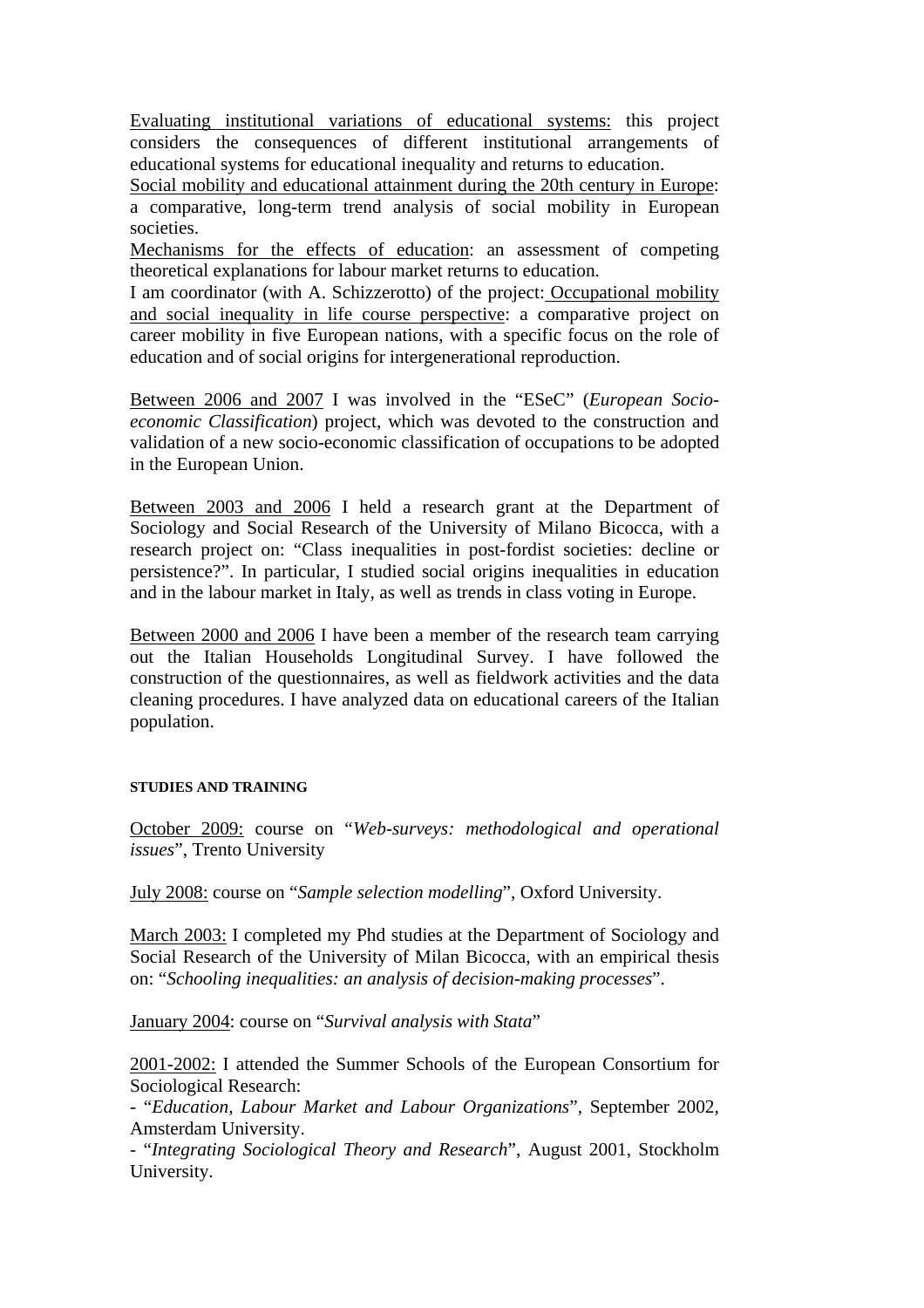2002: I attended the Essex Summer School in Social Science Data Analysis and Collection, courses on: "*British Household Panel Survey: data confrontation workshop*" and "*Logit and probit models for social research*".

September 1998: I have attained a university degree in Sociology at the University of Trento (110/110 *cum laude*). Research thesis on "Occupational mobility in contemporary Italy".

## **PROFESSIONAL EXPERIENCES:**

Since June 2009: consultant for the Agnelli Fundation for a research project on the effects of the recent reform of Higher Education in Italy.

February 2009: comparative report on "*The occupational promotion of migrant workers in Europe*", nell'ambito del progetto "*Working conditions in an open Europe: the situation of migrant workers*", for the European Working Conditions Observatory of the European Union.

2006: comparative report on "*The working conditions in an open Europe: the situation of migrant workers"*, for the European Working Conditions Observatory of the European Union.

2000-2003: consultant for the Centre of Milan for Juvenile Justice of the Ministry of Justice, where I followed the collection and analysis of data on juvenile crimes.

1998-2006: consultant for several private research institutes (Iard, Poster, etc.), where I followed several projects on educational careers and juvenile deviance.

### **MAIN RESEARCH INTERESTS:**

Rational choice theory, ritual interaction theory and their application to empirical research.

Schooling inequalities and social mobility processes.

Educational policies in Italy.

Trends over time in religious participation in Italy.

Trends and patterns of class voting in Europe.

The construction and validation of classifications for social stratification research

## **PUBBLICATIONS:**

Monographs:

2006, *Sociologia dell'istruzione* (with A. Schizzerotto), Bologna, Il Mulino.

## Articles (definitively approved):

2010, *Some things never change: gender segregation in Higher Education across eight countries and three decades*, in "Sociology of Education", forthcoming.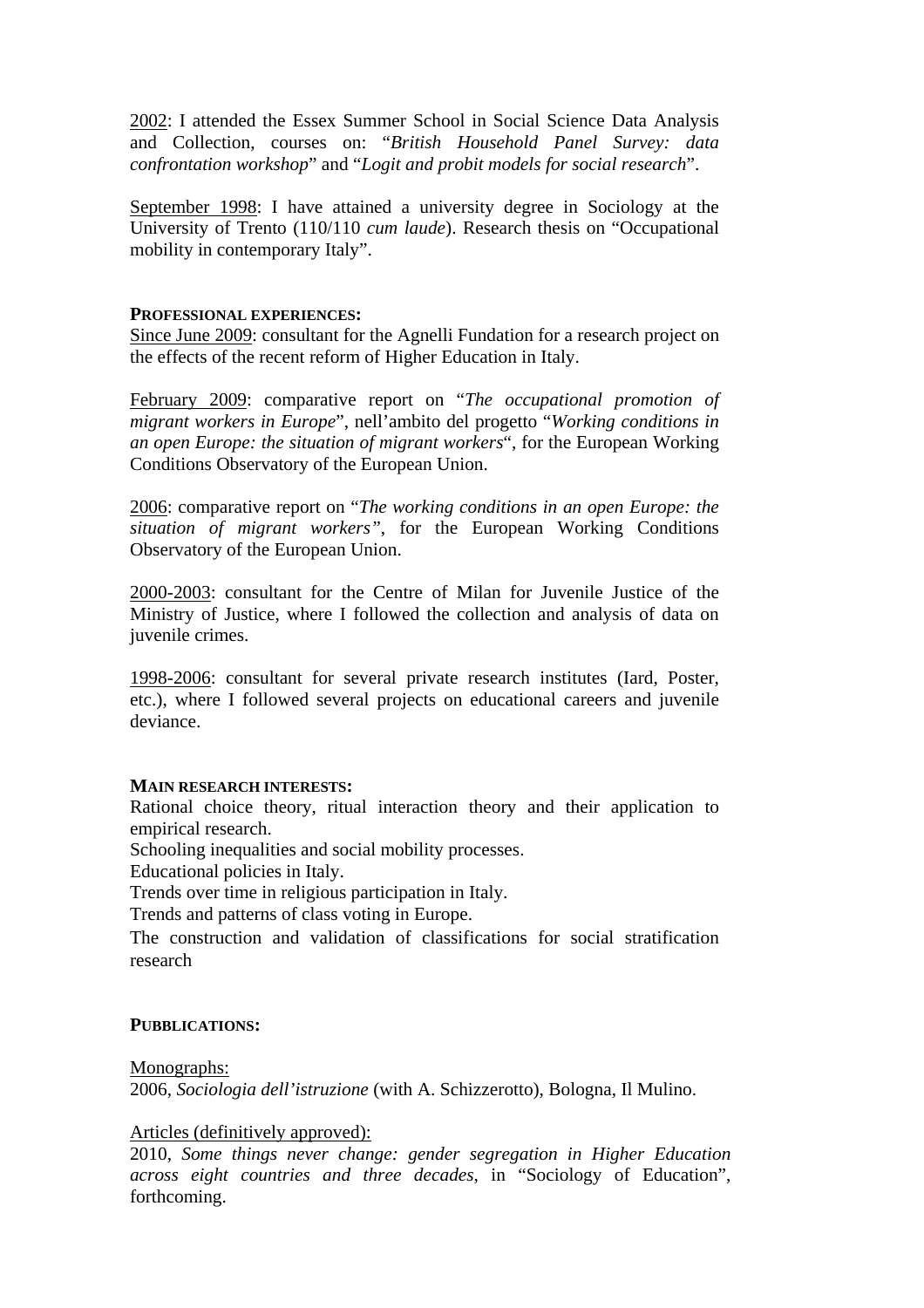2010 (with H. van de Werfhorst), *Education, cognitive skills and earnings in comparative perspective*, International Sociology, forthcoming.

2010, *La riorganizzazione della governance* (with R. Moscati, S. Boffo, F. Di Pietro*)*, in Regini, M. (ed.), *Torri d'avorio in frantumi? Dove vanno le università europee*, Bologna, il Mulino.

2010 (with R. Luijkx and A. Schizzerotto), *Elogio dei grandi numeri: il lento declino delle disuguaglianze nelle opportunità d'istruzione in Italia*, in Polis, vol. 24, n.1, pp. 5-34

2009, *Le università europee verso il neoliberalismo* (with R. Moscati, S. Boffo, F. Di Pietro), in Inchiesta, vol. 165.

2009, *The debate about educational expansion and inequality of educational opportunity: an illustration from the Italian case,* in Hadjar, A. and Becker, R. (eds.), *Expected and unexpected consequences of the educational expansion– Theoretical approaches and empirical findings in comparative perspective*, Berlin, Haupt.

2009, *Scegliere le disuguaglianze? Decisioni scolastiche e disparità sociali nell'istruzione di massa*, in Argentin, G. and Giovannetti, G. (eds.), *Le scelte scolastiche*, Milan, Franco Angeli.

2009, *Le pratiche di valutazione del rendimento: verso una spirale al ribasso?*, in Cavalli, A. and Argentin, G. (eds.), *Fare scuola. Terza indagine Iard sulle condizioni di vita e di lavoro degli insegnanti italiani*, Bologna, Il Mulino, in press.

2009, *A new look at schooling inequalities in Italy and their trends over time*, in Research in Social Mobility and Stratification, vol. 27, pp.92-109.

2009, *Class of origin and educational inequalities in contemporary Italy: a validation analysis of the Esec classification* (with A. Schizzerotto and R. Barone), in Rose, D. and Harrison, E. (eds.), *Social class in Europe: an introduction to the European Socio-Economic Classification*, London, Routledge.

2009, *Democrazia delle opportunità: trasformazioni e disuguaglianze nella partecipazione scolastica in Italia,* in Scilli, G. (ed.), *La scuola italiana: sfide e trasformazioni*, Firenze, Eidos

2009, *The [occupational promotion of migrant workers](http://www.eurofound.europa.eu/ewco/studies/tn0807038s/index.htm) in Europe*, Comparative report of the European Working Conditions Observatory, Dublin.

2008, *Il Quaderno Bianco sulla Scuola: una cura troppo leggera per la scuola italiana?* in Stato e Mercato, n. 2, pp. 25-33.

2008, *The application of the ISCED-97 classification to Italy*, in Schneider, S. (ed.), *The International Standard Classification of Education (ISCED-97): an evaluation of content and criterion validity for 15 European countries*, Mannheim, MZES, 2008*.*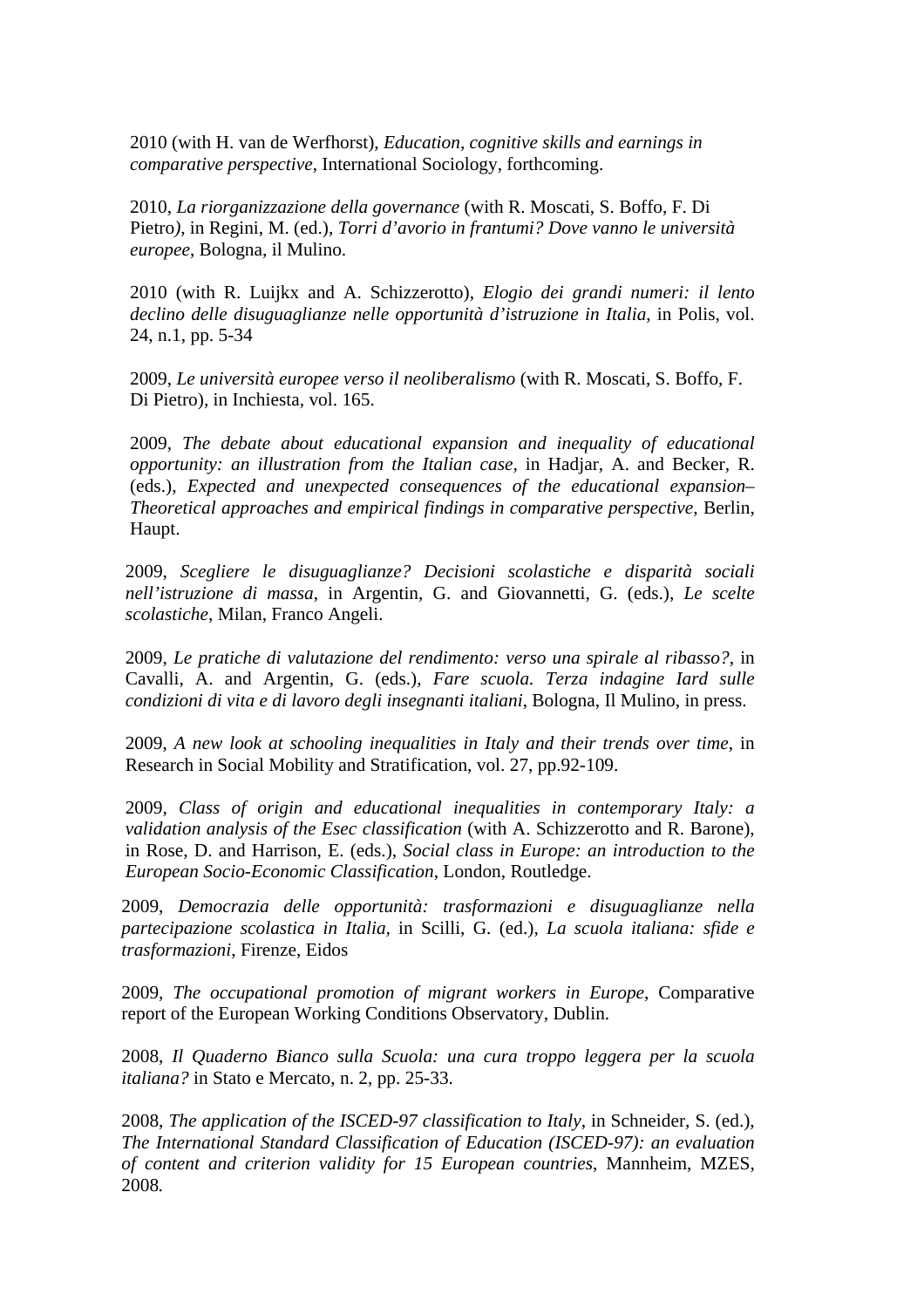2008, *Employment and working conditions of migrant workers in Europe* (with M. Ambrosini), Comparative report of the European Working Conditions Observatory, Dublin.

2007, *Le motivazioni di studio nella scuola di massa: per amore, per forza o per interesse?*, in Argentin, G. and Cavalli, A. (eds.), *Giovani a scuola*, Bologna, Il Mulino.

2007, *Così vicini, così lontani: i percorsi di adattamento delle tradizioni buddhiste alla religiosità italiana in Soka Gakkai e Sukyo Mahikari* (with A. Molle), in Squarcini, F. and Sernesi, M. (eds.), *Il buddhismo contemporaneo*. *Rappresentazioni, istituzioni, modernità,* Firenze, Società Editrice Fiorentina*.* 

2007, *Class and political preferences in Europe: a multi-level analysis of trends over time* (with M. Lucchini and S. Sarti), in European Sociological Review, vol. 23, n. 3, pp. 1-20.

2007, *A neo-durkheimian analysis of a new religious movement: the case of Soka Gakkai in Italy,* in Theory and Society, vol. 36, n.1.

2006, *Cultural capital, ambition and the explanation of inequalities in learning outcomes: a comparative analysis*, in Sociology, vol. 40, n. 6, pp. 1039-1058.

2006, *L'andamento della partecipazione religiosa in Italia*, in Religioni e Società, vol. 24, pp. 111-138.

2006, *La faiblesse de l'instruction privée en Italie: un paradoxe?*, in Societés Contemporaines, vol. 59. pp. 97-119.

2005, *È possibile spiegare le disuguaglianze di apprendimento mediante la teoria del capitale culturale?,* in Polis, vol. 19, n. 2, pp.173-202.

2005, *L'investimento in istruzione tra vocazione e strumentalità*, in [Buzzi, C.](http://polaris.unitn.it/author.php?idu=2409) (ed.), *Crescere a scuola. Il profilo degli studenti italiani*, Torino, Fondazione per la Scuola, collana "I Quaderni", vol. 8.

2005, *La teoria della scelta razionale e la ricerca empirica. Il caso delle disuguaglianze educative*, in Rassegna Italiana di Sociologia, n. 3, pp. 411-446.

2005, *Interaction Ritual Chains: fino a dove può spingersi l´analisi di Collins?,* in Rassegna Italiana di Sociologia, vol. 46, n. 1.

2004, *Sistema formativo e mercato del lavoro: una distanza incolmabile?*, Iard, Working paper n. 2/2004.

2003, *I percorsi scolastici: vincoli persistenti e nuove opportunità nella scuola che cambia*, in Sartori, F. (ed.), *Scelte di vita e cultura giovanile in Toscana*, Pisa, Edizioni PLUS.

Under review: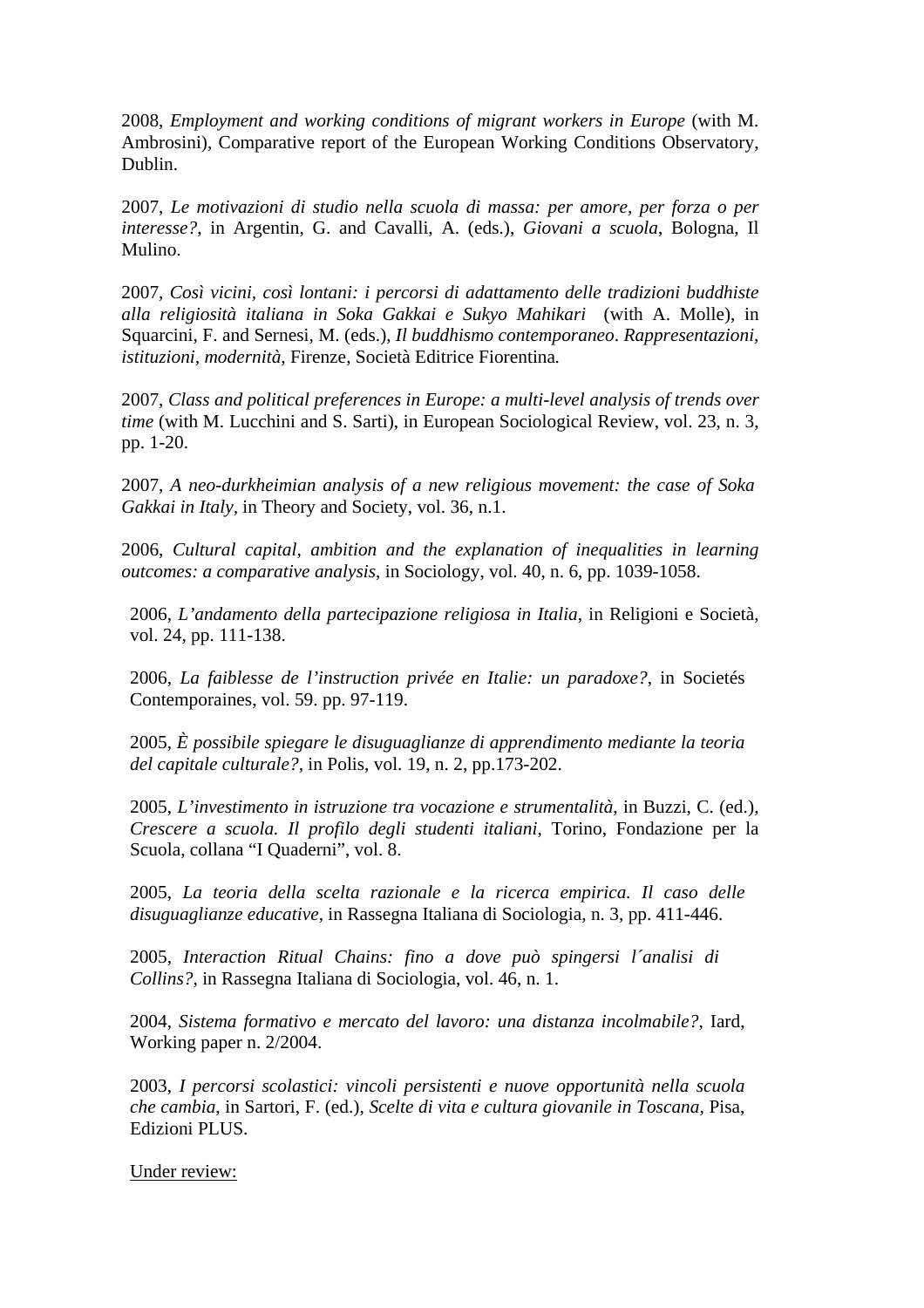*Religious economy theory and the explanation of the recent Italian religious revival*, "Sociology of Religion".

*Over-education among European tertiary graduates: a comparative analysis of its incidence and of the importance of higher education differentiation*, to be submitted for a special issue of "Higher Education".

#### **SEMINARS AND CONFERENCES**

National conference of the section of Sociology of Education of the Italian Sociological Association, presentation on: "Social origins, upper secondary track and college enrolment: an evaluation of the 1999 reform of Higher Education", Naples, February 2010.

Annual meeting of the Italian Sociological Association, presentation on: "Gender and schooling in Italy: an old problem?", Naples, October 2009.

Conference "Inequality and social cohesion", presentation on: *The relationship between social inequalities and social cohesion. The case of contemporary Italy, a low integrated society*" (with P. Barbieri, I. Bison, A. Colombo, F. Santangelo, A. Schizzerotto, G. Sciortino, L. Vergolini, G. Viviani, Trento, October 2009.

Conference "Working class and middle class families: students, families and educational transitions", presentation on: "*Social origins and the choice of the upper secondary track: causes and consequences*", Turin, September 2009.

Conference "Mechanisms and analytical sociology", presentation on: "*Explaining educational decisions in Italy: a rational choice model*", Turin, June 2009.

Conference "[Inequality](http://www.equalsoc.org/email/compose) of educational opportunities in Italy", presentation on: "*Trends in schooling inequalities in contemporary Italy*". Milan, June 2009.

Conference of the Equalsoc network of excellence, presentation on: "*Mechanisms for the effect of fields of study on labour market outcomes*". Tallinn, June, 2009.

Conference of the Equalsoc network of excellence, presentation on: "*Overeducation among European graduates: a comparative analysis*". Tallinn, June, 2009.

Seminar of the Gorrieri Foundation "Disuguaglianze intergenerazionali e condizione giovanile nell'Italia contemporanea", presentation on: "*Mutamenti tra coorti nei modelli di partecipazione scolastica*", Modena, April 2009

Conference "Social inequality and social change" of the Research Committee 28 of the International Sociological Association, presentation on: "*Some*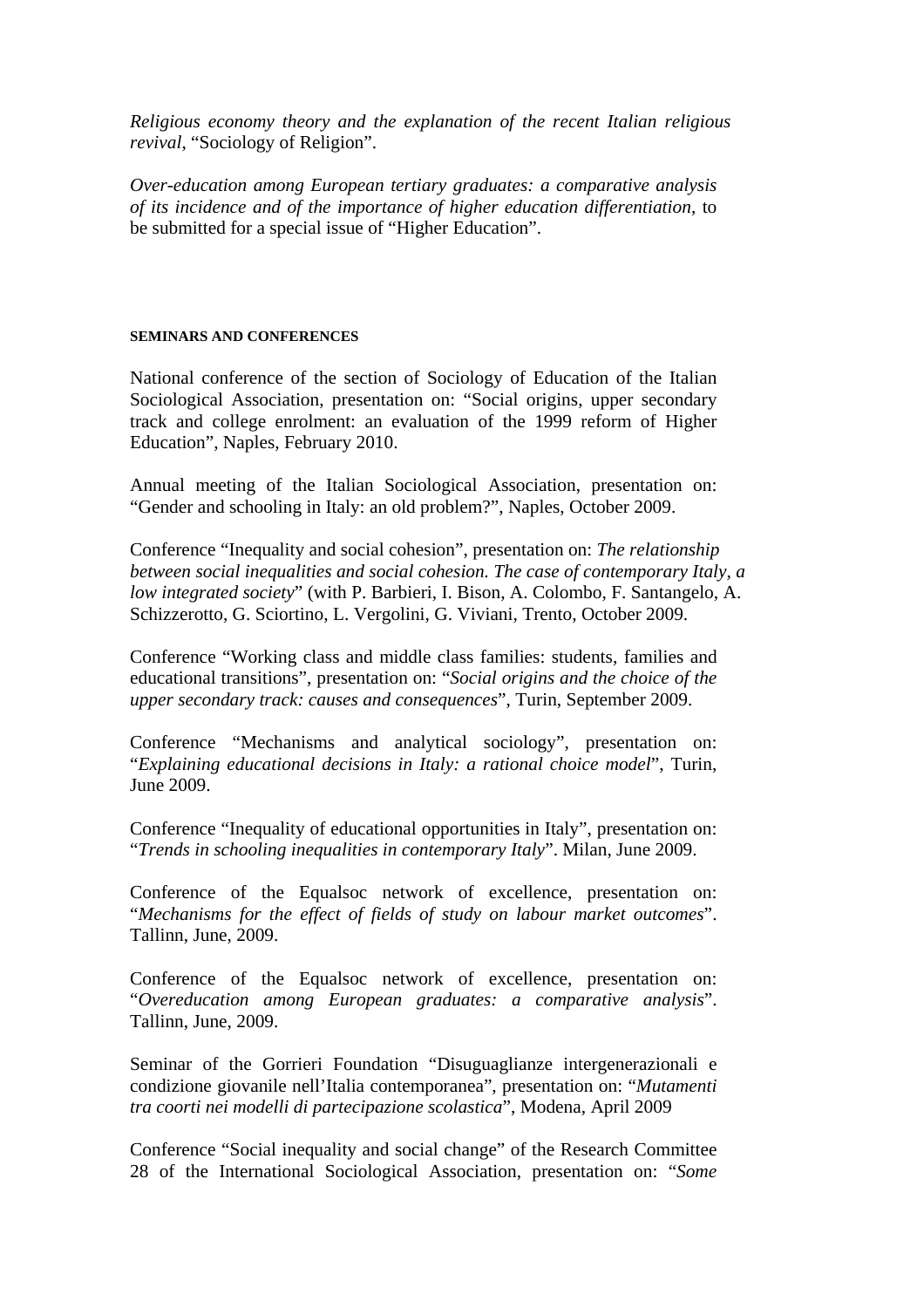*things never change: gender segregation across eight countries and three decades*", Beijing, May 2009.

Conference of the Equalsoc network of excellence, group on: "[Occupational](http://www.equalsoc.org/email/compose)  [mobility and social inequality in life course perspective](http://www.equalsoc.org/email/compose)", presentation on: "*Career mobility in Italy: a growth curves analysis of occupational attainment using social standing and status scales*". Trento, February 2009.

Conference of the Equalsoc network of excellence, group on ["Differentiation](http://www.equalsoc.org/email/compose)  [in Higher Education and inequality within educational careers"](http://www.equalsoc.org/email/compose), presentation on: "*[The](http://www.rscas.org/public/files/rc28/RC28%20Florence%20abstr2.doc) differentiation of higher education and class attainment in comparative perspective*". Mannheim, February 2009.

Research seminar "La riorganizzazione dei sistemi di alta formazione e ricerca nelle economie della conoscenza europee: le trasformazioni dei modelli di governance", presentation on "*Le trasformazioni dei modelli di governance dell'università in Germania*", Milan, February 2009.

Conference "Social Stratification and Insiders/Outsiders: Cross-national Comparisons within and between Continents.?", Research Committee 28 of the International Sociological Association, presentation on: "*[Over-Education](http://www.rscas.org/public/files/rc28/RC28%20Florence%20abstr2.doc)  [among tertiary graduates in eight European nations: assessing the role of](http://www.rscas.org/public/files/rc28/RC28%20Florence%20abstr2.doc)  [education and labour market institutions](http://www.rscas.org/public/files/rc28/RC28%20Florence%20abstr2.doc)*", Florence, May 2008.

Conference of the Equalsoc network of excellence, presentation on: "*Gender and fields of study choice in comparative perspective*", Berlin, April 2008.

*Kolloquium* at the MZES Centre, presentation on: "*Gender segregation across eight countries and three decades*", Mannheim, April 2008.

Research seminar of the Department of Sociology and Social Research of the University of Trento, presentation on: "*La segregazione di genere dell'istruzione superiore: teorie e modelli di analisi*", Trento, March 2008.

Conference of the Equalsoc network of excellence, presentation on: "*Fields of study and class attainment in comparative perspective*", Dijon, January 2008.

Research seminar on the Reflex survey, presentation on: "*Corso di laurea, ritorni dell´istruzione e riproduzione sociale: un confronto tra Germania, Austria, Italia e Spagna*", Milan, November 2007.

Conference "Expected and unexpected consequences of educational expansion" presentation on: "*A New Look at Schooling Inequalities in Italy and their Trends over Time*", Ascona, July 2007.

Conference "Social Inequality and Mobility in the Process of Social Transformation?"of the Research Committee 28 of the International Sociological Association, presentation on: "*Education, cognitive skills and earnings in comparative persp*ective", Brno, May 2007.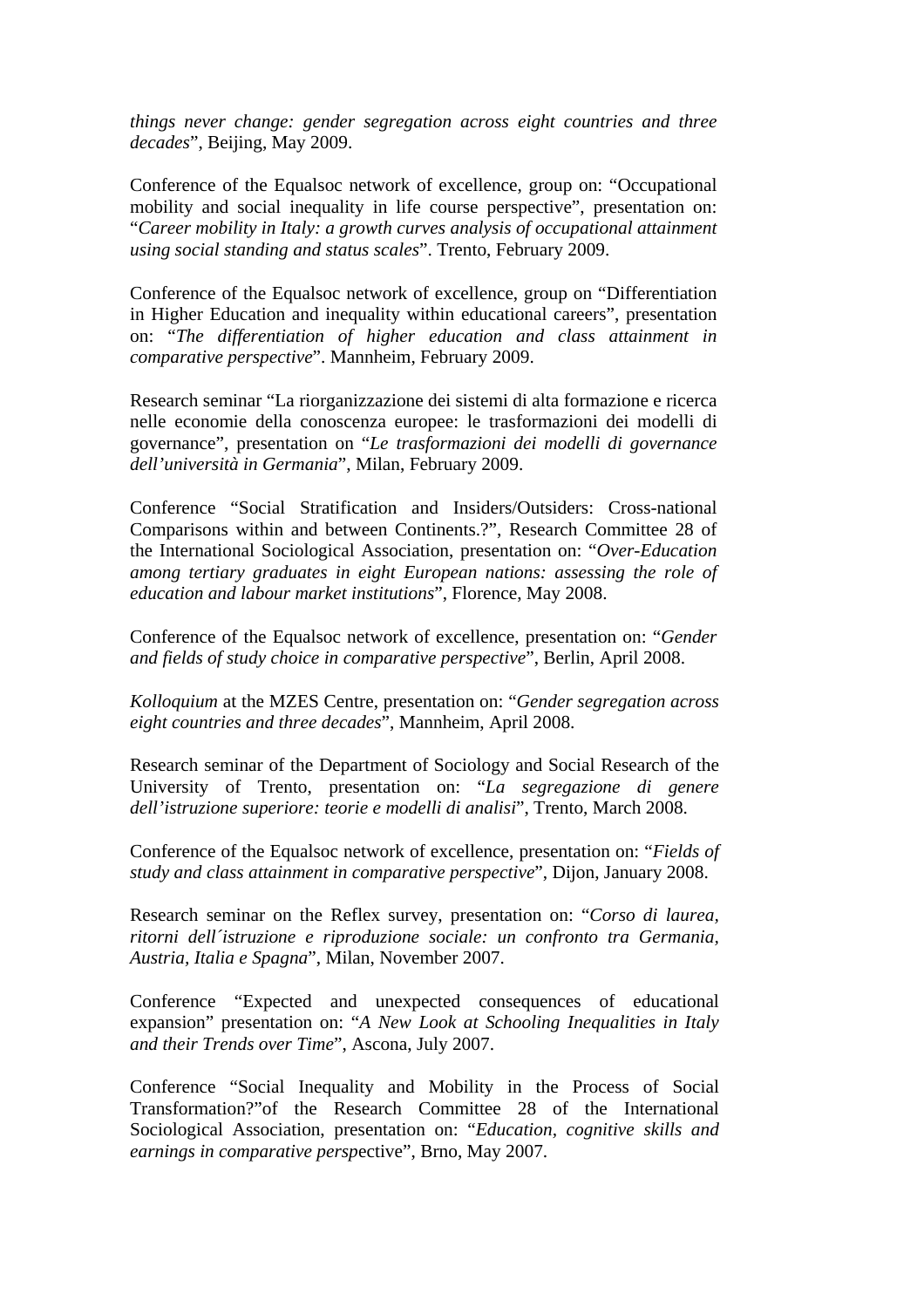Research seminar "The construct validation of the Isced classification", presentation on: "*The construct validation of Isced: the Italian case*", Mannheim, March 2007.

Research seminar "*Schooling inequalities in Italy and their trends over time*", Mannheim, November 2006.

Research seminar "Evaluation of the Isced classification for comparative research", presentation on: "*The Italian educational system and its recent transformations*", Mannheim, June 2006.

Conference "Intergenerational transmissions: cultural, economic or social resources?" of the Research Committee 28 of the International Sociological Association, presentation on: "*A new look at schooling inequalities in Italy and their trends over time: does statistical power matter?*", Nijmegen, May 2006.

Conference "A dialogue on educational systems", presentation on: "*Education and social stratification: Italy in comparative perspective*", Middle East Technical University, Ankara, March 2006.

Seminar "*Spiegare le variazioni della partecipazione religiosa: applicazioni empiriche della teoria delle economie religiose e della teoria dei rituali di Collins*", Department of Social Sciences of the University of Turin, February 2006.

Conference of the Equalsoc network of excellence, presentation on: "*Schooling inequalities in Italy and their trends over time*", Mannheim, December 2005.

Conference of the Italian Sociological Association, committee on Sociology of Religion, presentation on: "*La teoria delle economie religiose ed il revival della partecipazione religiosa in Italia: un'analisi di trend*", Aosta, November 2005.

Conference "Frontiers of Sociology" of the International Institute of Sociology, presentation on: "*Explaining schooling inequalities: are there institutionally-embedded mechanisms behind the relationship between social origins, school choice and educational outcomes?*", University of Stockholm, July 2005.

Conference "Religious movements, globalization and conflict" of the Cesnur centre, presentation on: "*Symbolic and emotional determinants of participation to new religious movements. An application of ritual interaction theory to the Italian case*", Palermo, June 2005.

6th National Congress on "School Orienteering", presentation on: "*Percorsi scolastici e meccanismi decisionali: il caso italiano*", Padua, November 2004.

Research seminar "*Percorsi occupazionali ed aspettative dei giovani italiani davanti al lavoro che cambia*", Cattaneo Institute, Bologna, March 2004.